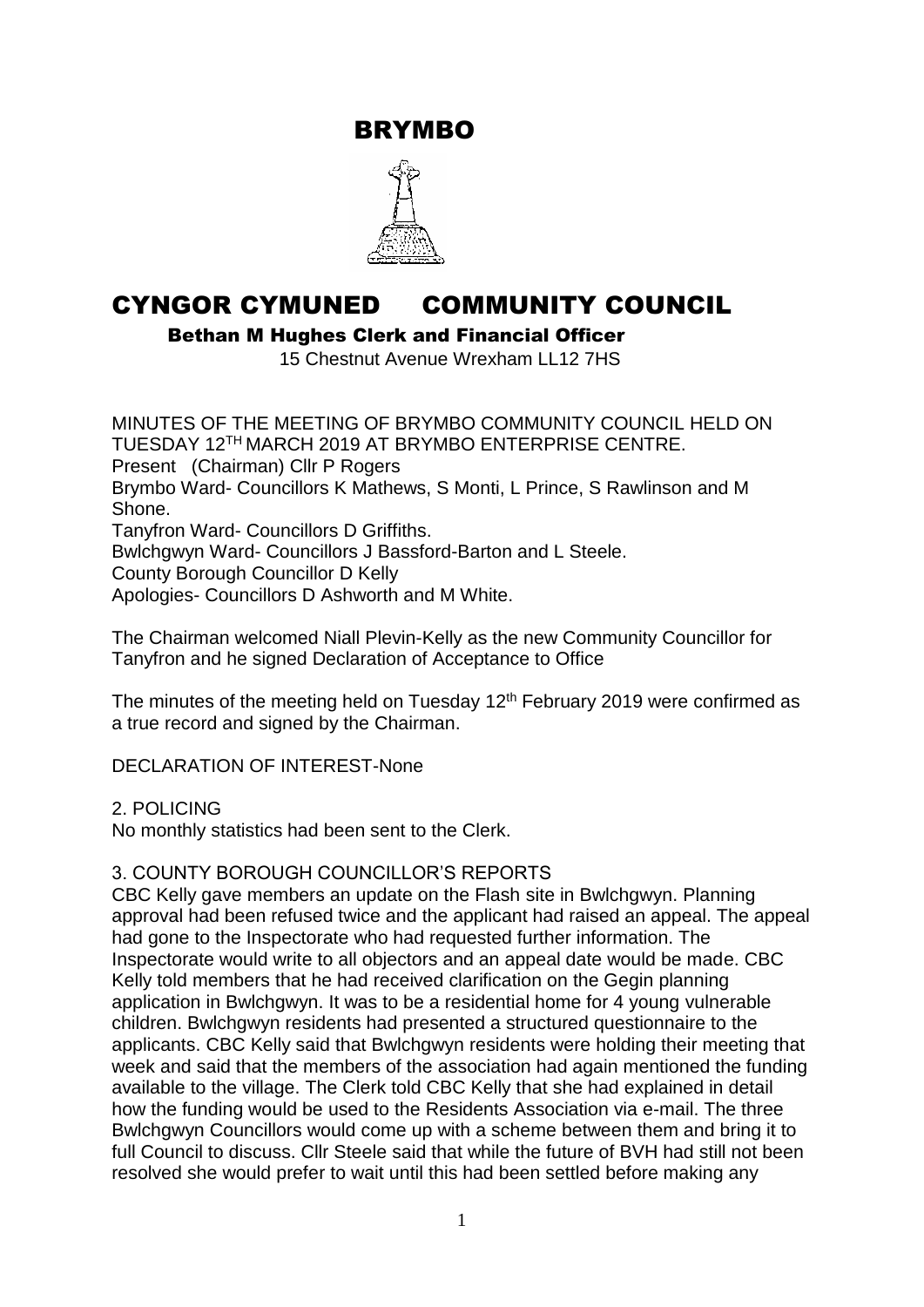decision on a scheme for the village. She would not be happy spending smaller amounts on projects as the money would be better used on one project (possible the village hall). Cllr Bassford- Barton agreed.

CBC Rogers said that at the previous meeting members had agreed to obtain quotes to fund a barrister to support the residents regarding the LDP. He had received one quote of £4000.00 & VAT. CBC Kelly said that if the CC lost they may have to pay legal costs. He also said that the Inspectorate may not agree to the barrister representing the residents. CBC Rogers said that the residents had the right to nominate someone to represent them. Cllr Steele said that Llay residents had also got a barrister on board. CBC Rogers said that in this case the solicitor had waived his fees to instruct. Cllr Shone said that if the CC proceeded with this the funds would need to come out of the reserves and not the capital fund. Cllr Steele proposed and Cllr Monti seconded that the CC instruct the barrister to represent the residents at the cost of £4000.00 & VAT. A vote was taken. There were 9 votes in favour and Cllr Shone abstained from voting. The motion was carried. CBC Rogers said that that the work on the container was underway. With regard to Cheshire View play area WCBC had come up with 2 options for the CC to consider. The first option was to replace the slide and carry out safety checks to see if there were any issues. The 2<sup>nd</sup> option was to install a zip wire. CBC Rogers asked if Brymbo Councillors could have a site meeting and discuss what needed doing with the children and residents as had been done in Tanyfron. Members agreed.

#### 4. ROADS

CBC Kelly told members that the closure of the Old Road had been lifted. CBC Rogers said that the new village signs that had been requested previously were on the way.

5. BUS SHELTER SERVICES AND STOPS No further information.

6. PLAYING FIELDS AND PLAYGROUNDS No further information.

#### 7. FOOTPATHS/LIGHTING

The Clerk had received a quote from Jones Lighting to repair the damaged lamp in Bwlchgwyn. The quote was for £856.85. Members agreed for this to be repaired. The Chairman said that a meeting needed to be arranged with Jones Lighting regarding the new lanterns that were due to be replaced as he had received a few complaints regarding the ones that had been fitted for WCBC.

#### 8. WAR MEMORIAL

Cllr Steele informed members that she had contacted W D Stants regarding the damage at the War Memorial in Bwlchgwyn. She was now awaiting a quote.

9. PLANNING

TWO STOREY SIDE EXTENSION 3 BRYN MELYN GWALIA ROAD BRYMBO P/2019/0145 No observations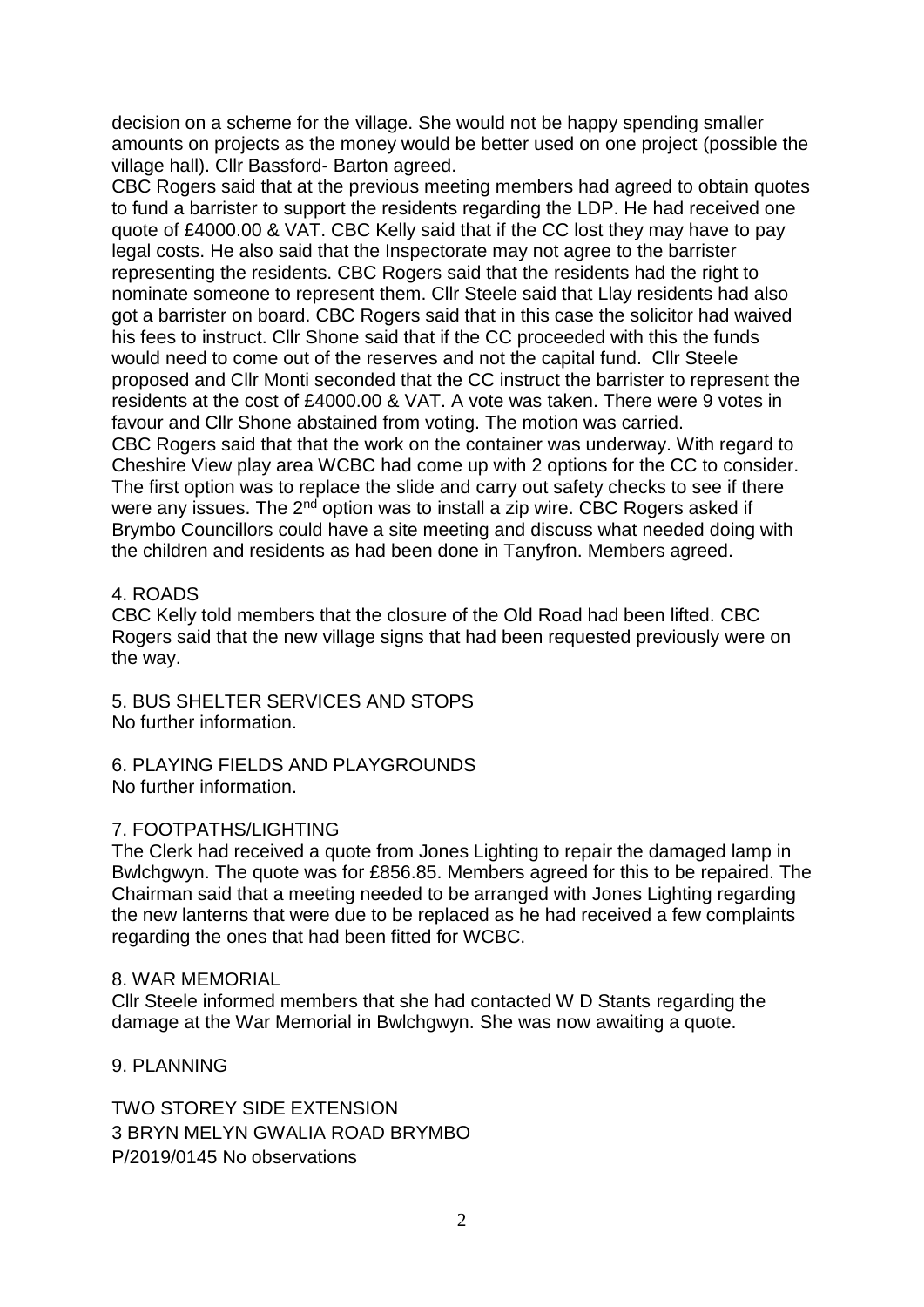FIRST FLOOR EXTENSION 1 MILESTONE COURT BWLCHGWYN P/2019/0178 No observations

SINGLE-STOREY AND TWO –STOREY EXTENSIONS AND CONVERSION OF GARAGE TO RESIDENTIAL SPACE GRAIG Y CORN RUTHIN ROAD BWLCHGWYN Observations to Cllr Bassford-Barton P/2019/0181

TWO-STOREY EXTENSION 20 HARWD ROAD BRYMBO P/2019/0155 No observations.

## 10. BWLCHGWYN VILLAGE HALL

CBC Kelly said the village hall project needed to be delivered and that BCC needed to be prepared to pay the legal costs as had been previously discussed. The Chairman said that the issue was that no correspondence had been received by the Clerk from WCBC and that BCC's insurers had advised the Clerk that WCBC needed to put something in writing in order for them to look at the case. Cllr Shone said that WCBC were making a reasonably simple issue overcomplicated. WCBC owned the community centre and were saying that BCC were in breach of the Fields in Trust covenant. He said that the insurers were happy to take on the case on behalf of BCC however they needed written documentation advising BCC that they were in breach of this. The Chairman said that the CC needed to know exactly what the position was. The Clerk said that she could not get anything in writing from WCBC despite trying on numerous occasions. Cllr Bassford-Barton said that she had also tried unsuccessfully. CBC Kelly asked the Clerk to contact the insurers to ask what information was needed.

#### 11. INTERNAL AUDITORS

The Clerk advised members that the Internal Audit was due soon. She asked if members were happy to use the services of JDH Business Services as they had done in previous years. Members agreed.

#### 12. CORRESPONDENCE

NIGHTINGALE HOUSE NEWSLETTER E-MAIL FROM MRS CYNTHIA BOARDMAN RE LITTER BIN\* E-MAIL FROM MRS ANN ANKERS RE LITTER BIN\*

\* Both e-mails requested new litter bins. Cllr Rogers proposed and Cllr Prince seconded that BCC purchase 4 new litter bins. 2 for Brymbo and 1 each for Tanyfron and Bwlchgwyn. These would come from the individual environmental funds. A vote was taken. All were in favour.

E MAIL FROM CND CYMRU RE NUCLEAR WASTE

The Clerk had circulated an e-mail she had received from CND Cymru regarding the hosting of nuclear waste dump in the community. The Chairman read out the e-mail to members. The organisation were requesting Community Councils to pass a motion stating that their community would not volunteer to host an underground